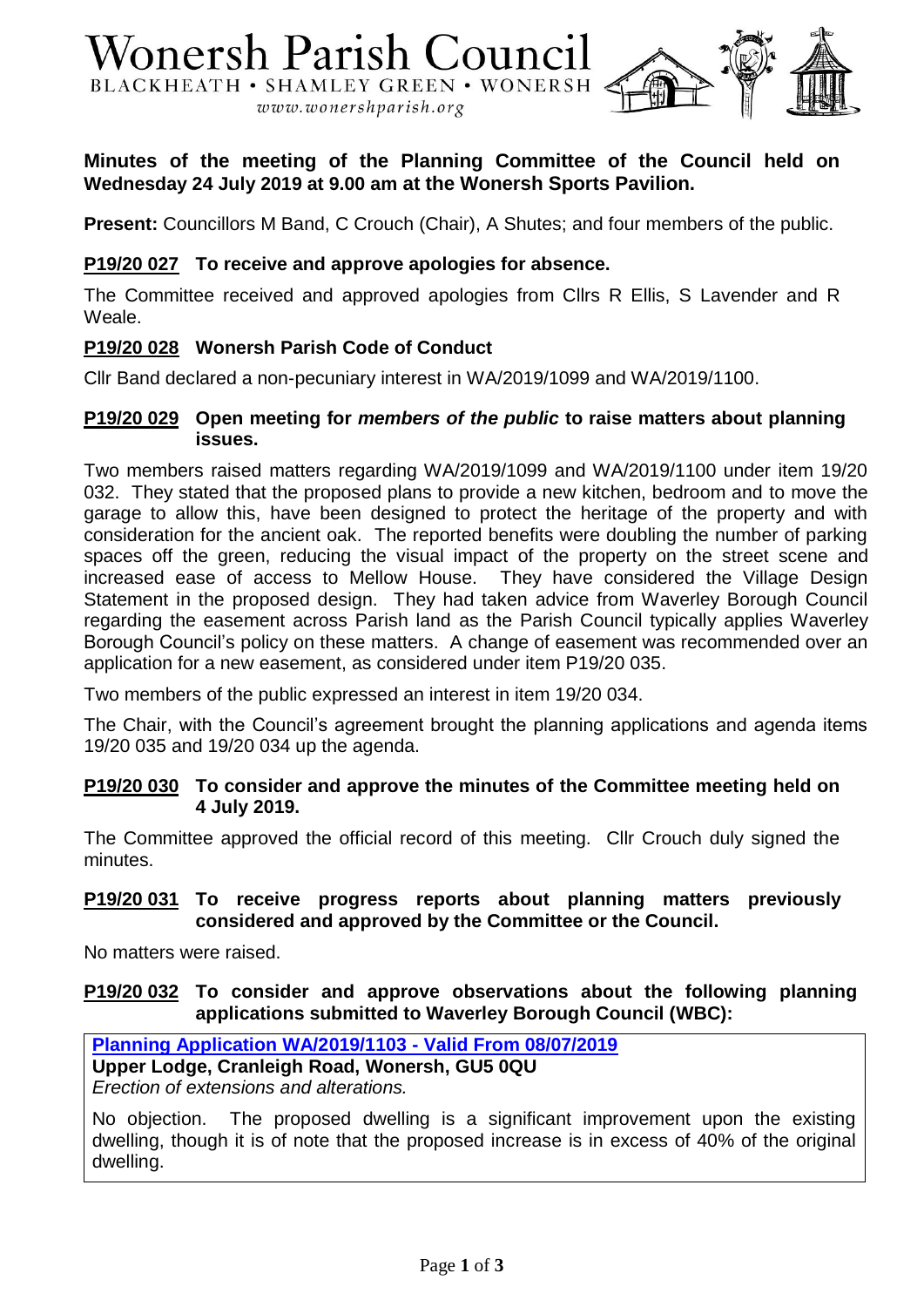**[Planning Application WA/2019/1100 -](http://planning360.waverley.gov.uk/planning/search-applications#VIEW?RefType=GFPlanning&KeyNo=361133&KeyText=Subject) Valid From 01/07/2019**

**The Malt House, The Green, Shamley Green, GU5 0UA**

*Listed building consent for erection of extension and alterations following demolition of existing garage*

No objection to concept of the proposed extensions. The plans are more in keeping with the Village Design Statement and the Grade II Listed status than the current garage. However the two storey extension would have a significant impact both on the street scene within the conservation area and Mellow House, the neighbouring property.

The Council requests that this application is considered by the area planning committee.

**[Planning Application WA/2019/1099 -](http://planning360.waverley.gov.uk/planning/search-applications#VIEW?RefType=GFPlanning&KeyNo=358116&KeyText=Subject) Valid From 01/07/2019**

**The Malt House, The Green, Shamley Green, GU5 0UA**

*Erection of extension and alterations following demolition of existing garage; erection of a detached garage.*

No objection in principle. However, the proposed garage is too close to the boundary and there is concern regarding the removal of the trees which currently screen that area. The proposed parking availability, though an improvement, is still below the recommended minimum for dwellings of this size in Waverley.

The Council requests that this application is considered by the area planning committee.

**[Planning Application WA/2019/1065 -](http://planning360.waverley.gov.uk/planning/search-applications#VIEW?RefType=GFPlanning&KeyNo=362746&KeyText=Subject) Valid From 24/06/2019**

**Norley House, Norley Lane, Shamley Green, GU5 0TP**

*Erection of extensions and alterations to outbuilding to provide ancillary habitable accommodation (revision of wa/2018/1285).*

No objection.

**[Planning Application WA/2019/1066 -](http://planning360.waverley.gov.uk/planning/search-applications#VIEW?RefType=GFPlanning&KeyNo=366648&KeyText=Subject) Valid From 24/06/2019**

**Norley House, Norley Lane, Shamley Green, GU5 0TP**

*Listed building consent for the erection of extensions and alterations to an outbuilding.*

No objection.

**[Planning Application WA/2019/1019 -](http://planning360.waverley.gov.uk/planning/search-applications#VIEW?RefType=GFPlanning&KeyNo=360467&KeyText=Subject) Valid From 20/06/2019**

### **22 New Road, Wonersh, GU5 0SE**

*Erection of extensions and alterations to roof space including dormer windows to provide habitable accommodation.*

No objection.

**[Planning Application WA/2019/1004 -](http://planning360.waverley.gov.uk/planning/search-applications#VIEW?RefType=GFPlanning&KeyNo=356745&KeyText=Subject) Valid From 20/06/2019**

**Longacre School, Hullbrook Lane, Shamley Green, GU5 0NQ**

*Installation and replacement of security fencing and entry and exit gates.*

No objection.

**[Planning Application WA/2019/1015 -](http://planning360.waverley.gov.uk/planning/search-applications#VIEW?RefType=GFPlanning&KeyNo=360373&KeyText=Subject) Valid From 14/06/2019**

**Land At Tangley Mere, New Road, Chilworth.**

*Alterations to an existing outbuilding (building 2) to provide ancillary accommodation; continued ancillary use to the main dwelling (revision of wa/2019/0153).*

No objection.